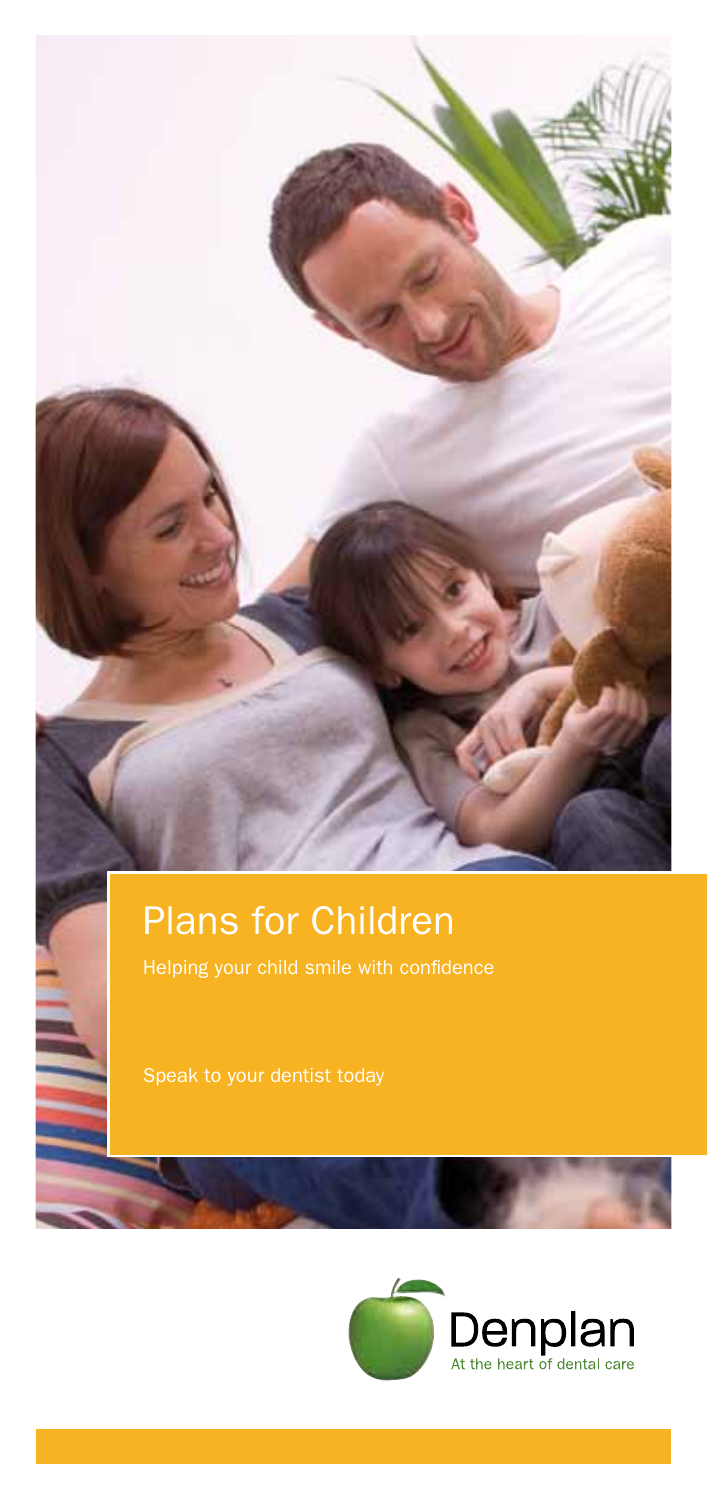## Plans for Children

Helping to stop problems before they start

Plans for Children allows your dentist to provide the most appropriate dental care programme for your child. This means your dentist plans to stop problems before they start, as well as provide prompt dental treatment when necessary.

Plans for Children allows your dentist to tailor your child's oral healthcare to their needs for an agreed monthly payment.

#### More than just check-ups and dental treatment

Your child's dentist will give you and your child dental advice and information on maintaining great oral health. Visiting the dentist regularly encourages your child to take a positive interest in their oral health. It will also help your child overcome any fears they may have about visiting the dentist. In time they should feel comfortable, lose any possible shyness and feel able to ask questions about their daily dental routine.

This helps them understand how to take good care of their teeth, both now and in the future.

Your dentist will discuss the best dental treatment plan for your child with you.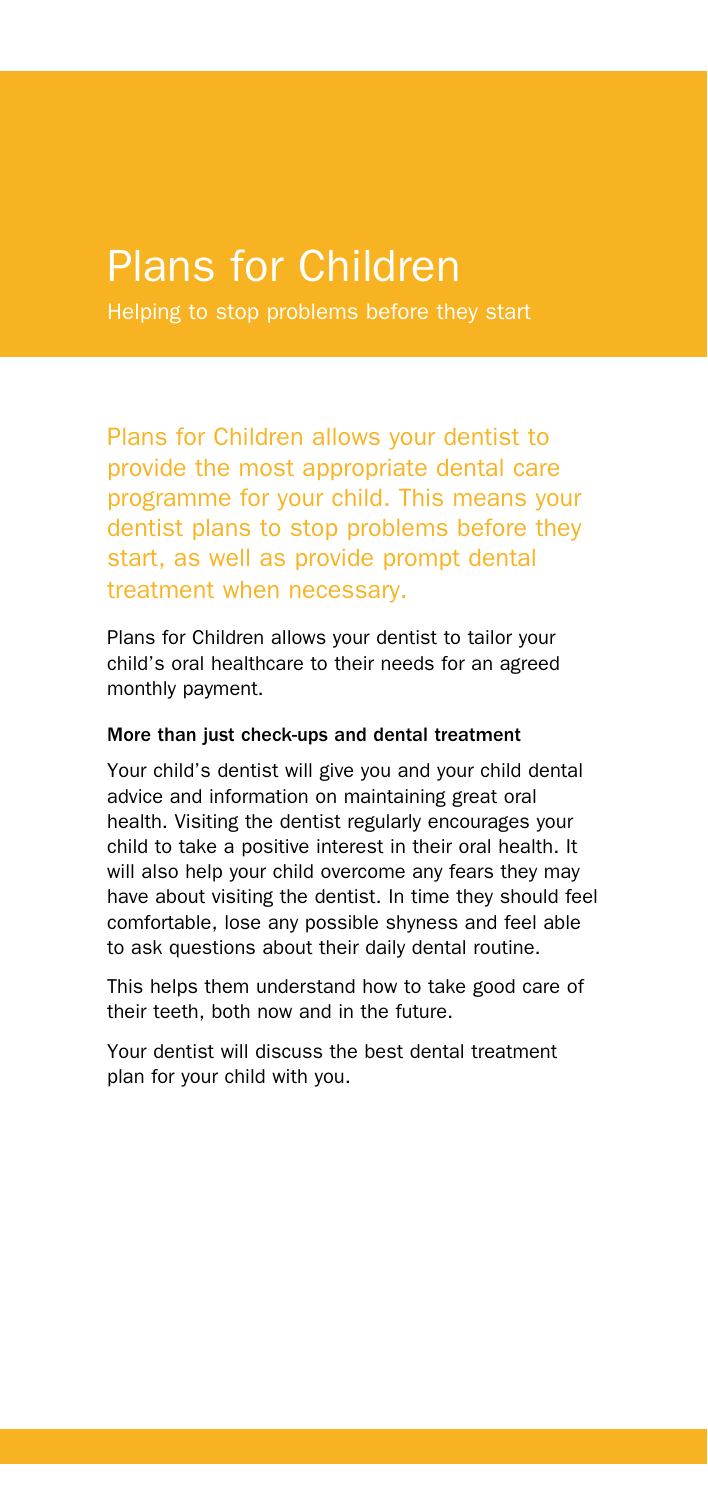

### Emergency dental care whenever and wherever your child needs it

When your child is registered with Plans for Children, they receive mandatory dental injury and dental emergency cover (Supplementary Insurance). This means that your child is covered in the event of a dental emergency, whether they are away from home or on holiday.

Further information, benefit limits and exclusions and full terms and conditions can be found in the Plans for Children Application and Membership Pack.

## Dental Emergency Helpline at your service

As part of Denplan's Insurance Services, you'll also have access to Denplan's 24-Hour Worldwide Dental Emergency Helpline that will offer help and advice in the event of a dental emergency.

Ask your dentist for details on how your child can become a Denplan patient, or call Denplan's Customer Advisor team on 0800 401 402

Mobile phone charges may apply. www.denplan.co.uk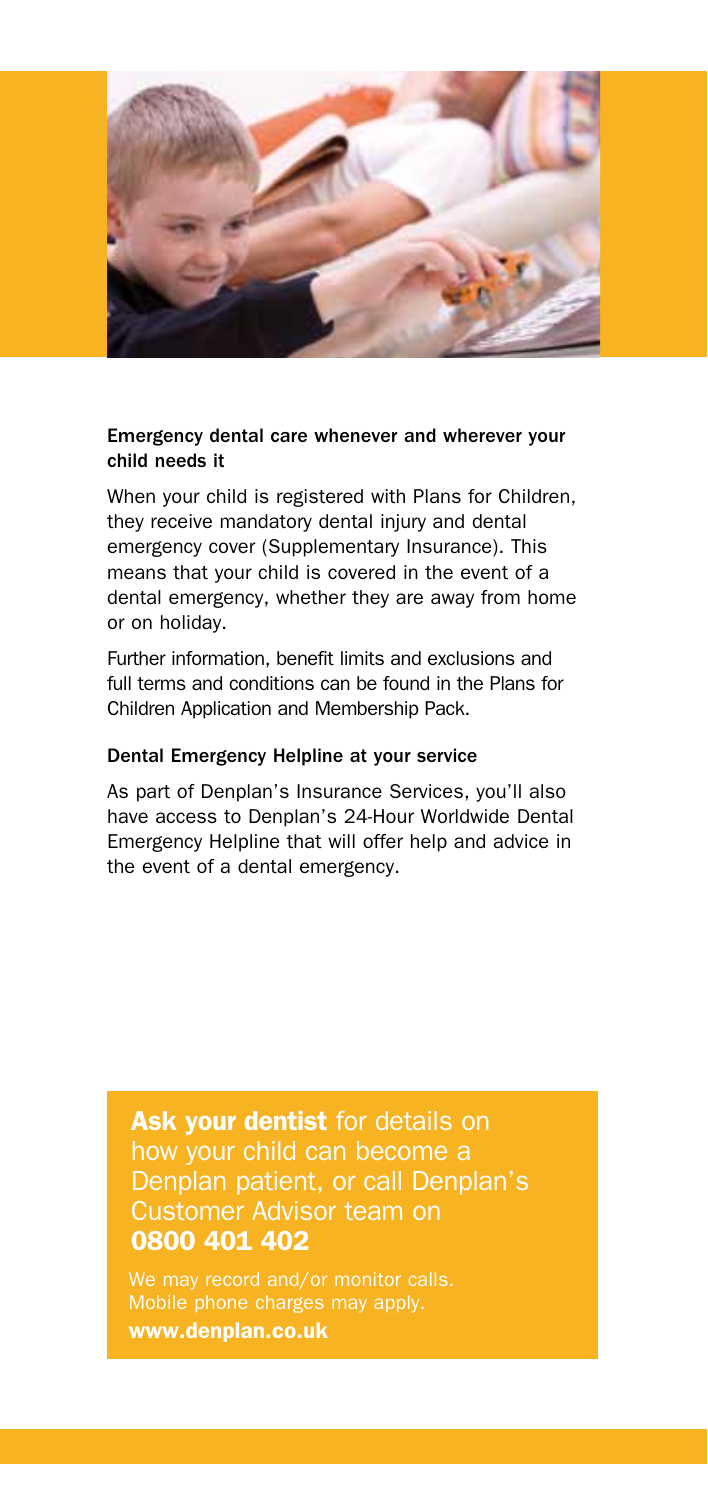

## Questions and Answers

### Why is preventive care important?

As a child develops, their oral health can change rapidly. Information and advice on preventive dentistry can help to stop problems developing before they start. In the event that dental treatment is needed, Plans for Children helps to ensure your child will receive the appropriate dental treatment when they need it.

### How do I register my child onto Plans for Children?

The easiest way is to arrange an appointment with your child's dentist. The dentist will discuss your child's dental care with you and advise you of the cost of the plan. They will ask you to sign an agreement with them and complete an application form which is then sent to Denplan.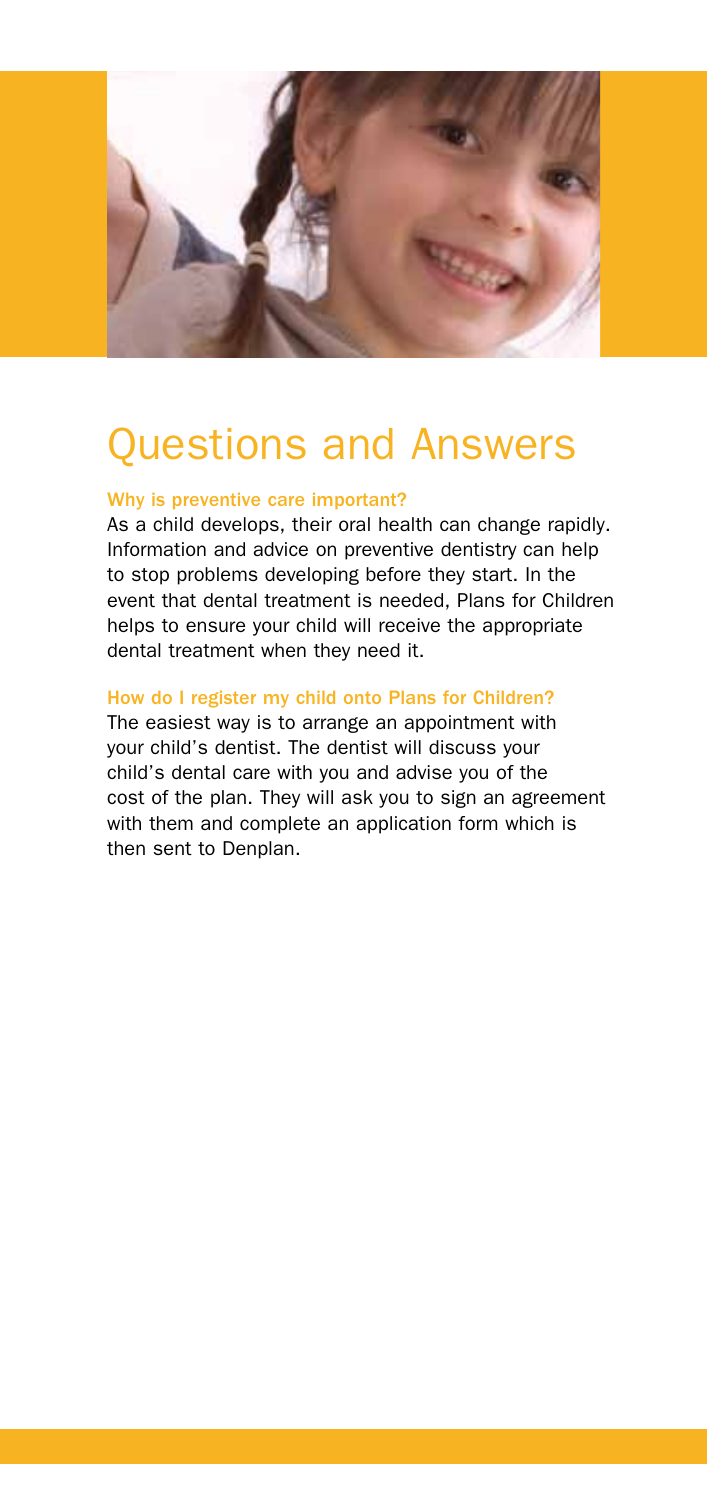

# Plans for Children provides:

#### Benefits for your child

- 4 Helps to build a long term relationship between your child and their dentist, promoting the importance of looking after their oral health
- $\vee$  Ongoing preventive care helps stop dental problems before they start
- $\checkmark$  Your child can benefit from quality dental care
- $\blacktriangleright$  Healthy teeth and gums helps towards a healthy child
- $\vee$  More time spent with the dentist and other practice professionals improves the dental experience for your child

#### Benefits for parents/guardians

- $\vee$  Gives you the opportunity to ensure quality dental care and treatment for your child
- $\vee$  Monthly payments spread the cost evenly throughout the year
- $\checkmark$  Supplementary Insurance gives you assurance that your child will receive the treatment they need in the event of a dental injury or dental emergency when away from home
- 4 Access to Denplan's 24-Hour Worldwide Dental Emergency Helpline

#### Key features at a glance

- $\vee$  Available for children up to the age of 18
- Your own dentist determines the treatments and cost covered, tailored to your child's oral health needs
- Includes mandatory dental injury and dental emergency cover (Supplementary Insurance)

Terms and conditions apply.